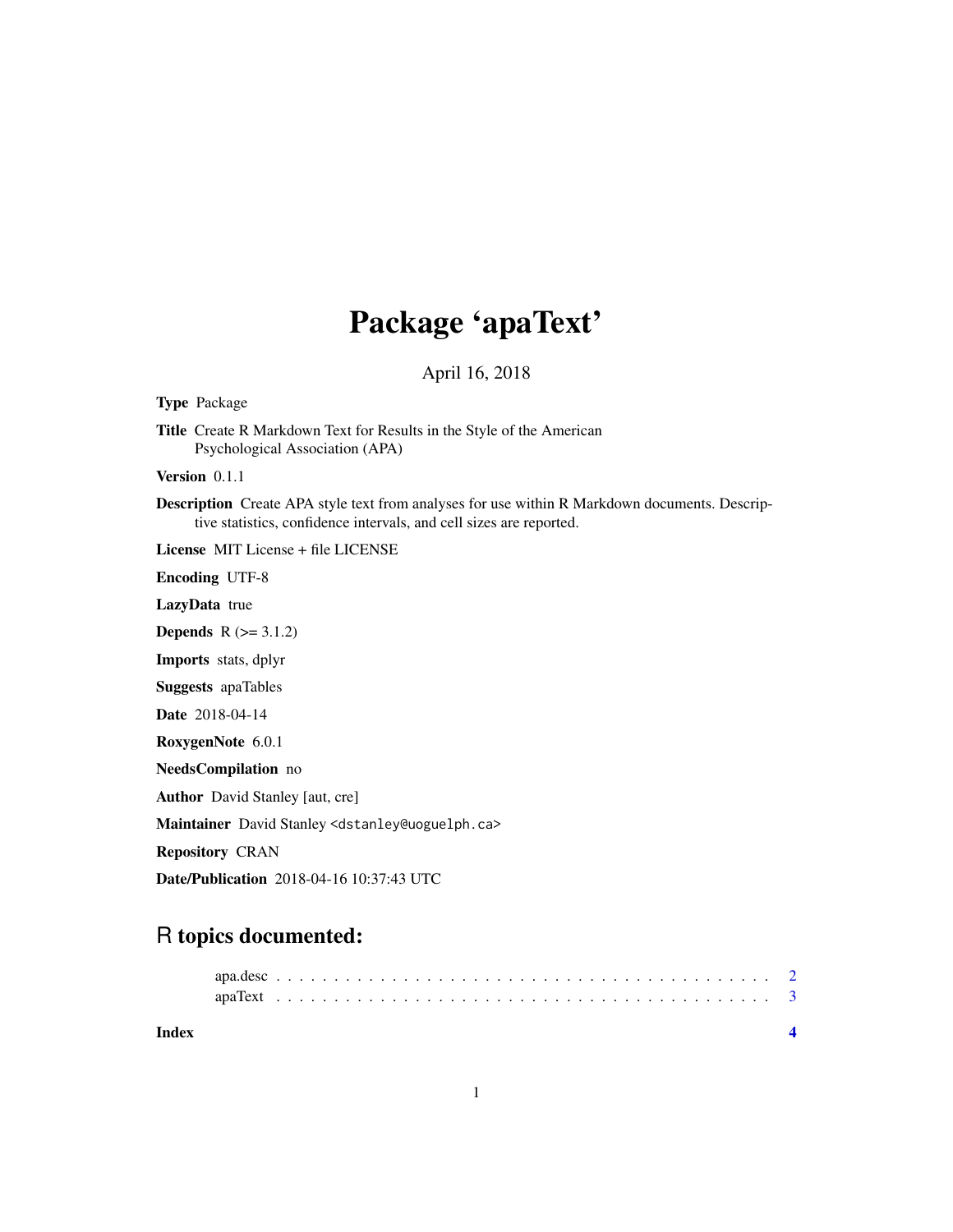<span id="page-1-0"></span>

#### Description

Creates Mean (M) and Standard Deviation (SD) output with confidence interval in APA style using Markdown.

#### Usage

```
apa.desc(data = NULL, ..., dv = NULL, show.config.interval = NULL,show.N = NULL)
```
#### Arguments

| data               | Project data frame name                             |
|--------------------|-----------------------------------------------------|
| $\cdot$ .          | Tidyverse selection of rows                         |
| dv                 | Name of the dependent variable column               |
| show.conf.interval |                                                     |
|                    | Show confidence interval (default behavior is TRUE) |
| show.N             | Show confidence interval (default behavior is TRUE) |

#### Value

Descriptive statistics (M and SD) in APA style using Markdown

#### Examples

```
#2-way ANOVA Example
library(apaTables) #load apaTables to access goggles
#Main Effect Means: Gender
apa.desc(goggles, gender=="Female", dv = attractiveness)
apa.desc(goggles, gender=="Male", dv = attractiveness)
#Main Effect Means: Alcohol
apa.desc(goggles, alcohol=="None", dv = attractiveness)
apa.desc(goggles, alcohol=="2 Pints", dv = attractiveness)
apa.desc(goggles, alcohol=="4 Pints", dv = attractiveness)
#Cell Mean: Female, 2 Pints
apa.desc(goggles, alcohol=="2 Pints", gender=="Female", dv = attractiveness)
```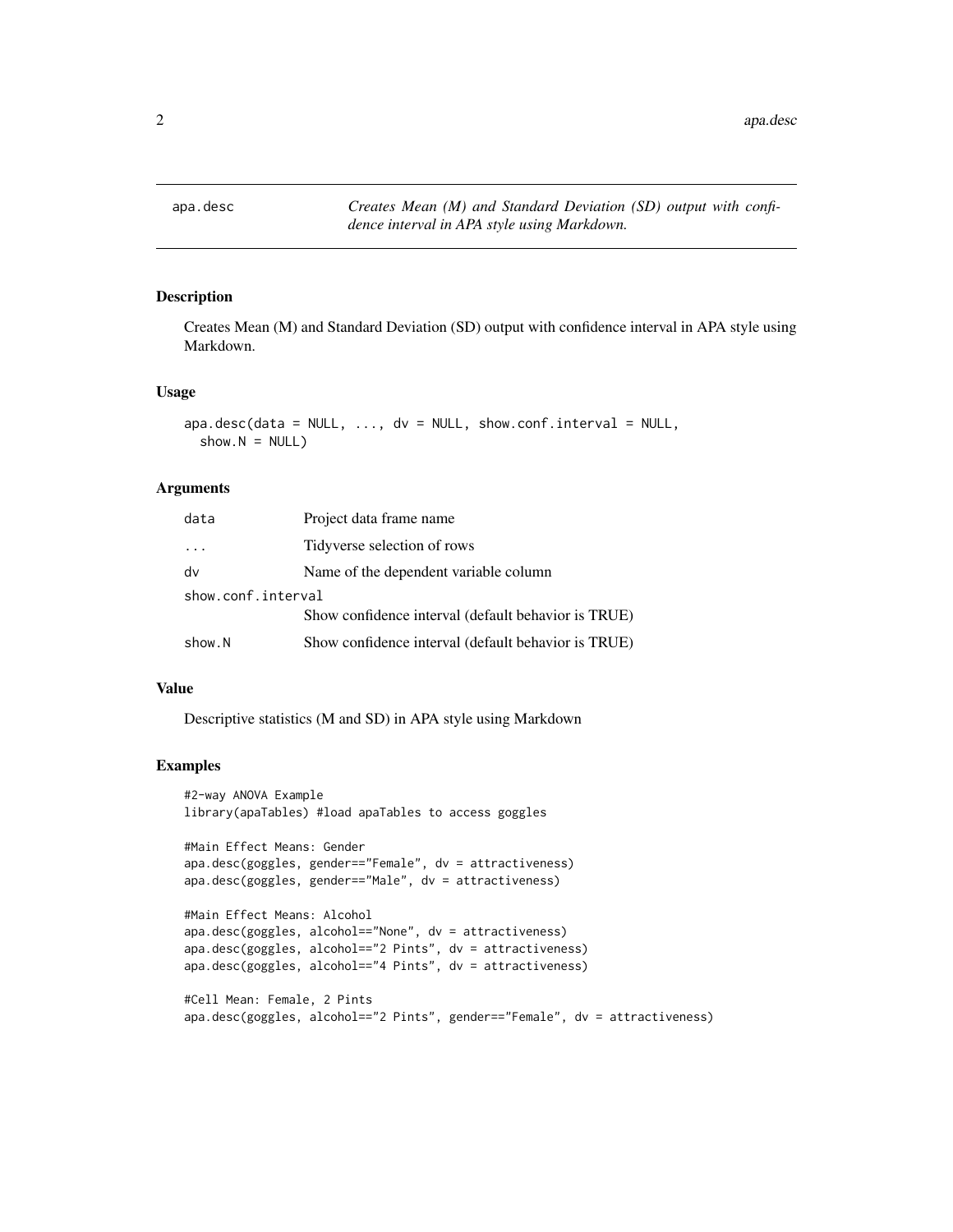<span id="page-2-0"></span>apaText *Create R Markdown Text for Results in the Style of the American Psychological Association (APA)*

## Description

Create APA style text from analyses for use within R Markdown documents. Descriptive statistics, confidence intervals, and cell sizes are reported.

| Package: | apaText    |
|----------|------------|
| Type:    | Package    |
| Version: | 0.1.1      |
| Date:    | 2018-04-14 |
| License: | MIT        |

### Author(s)

| Author:     | David J. Stanley <dstanley@uoguelph.ca></dstanley@uoguelph.ca> |
|-------------|----------------------------------------------------------------|
| Maintainer: | David J. Stanley <dstanley@uoguelph.ca></dstanley@uoguelph.ca> |